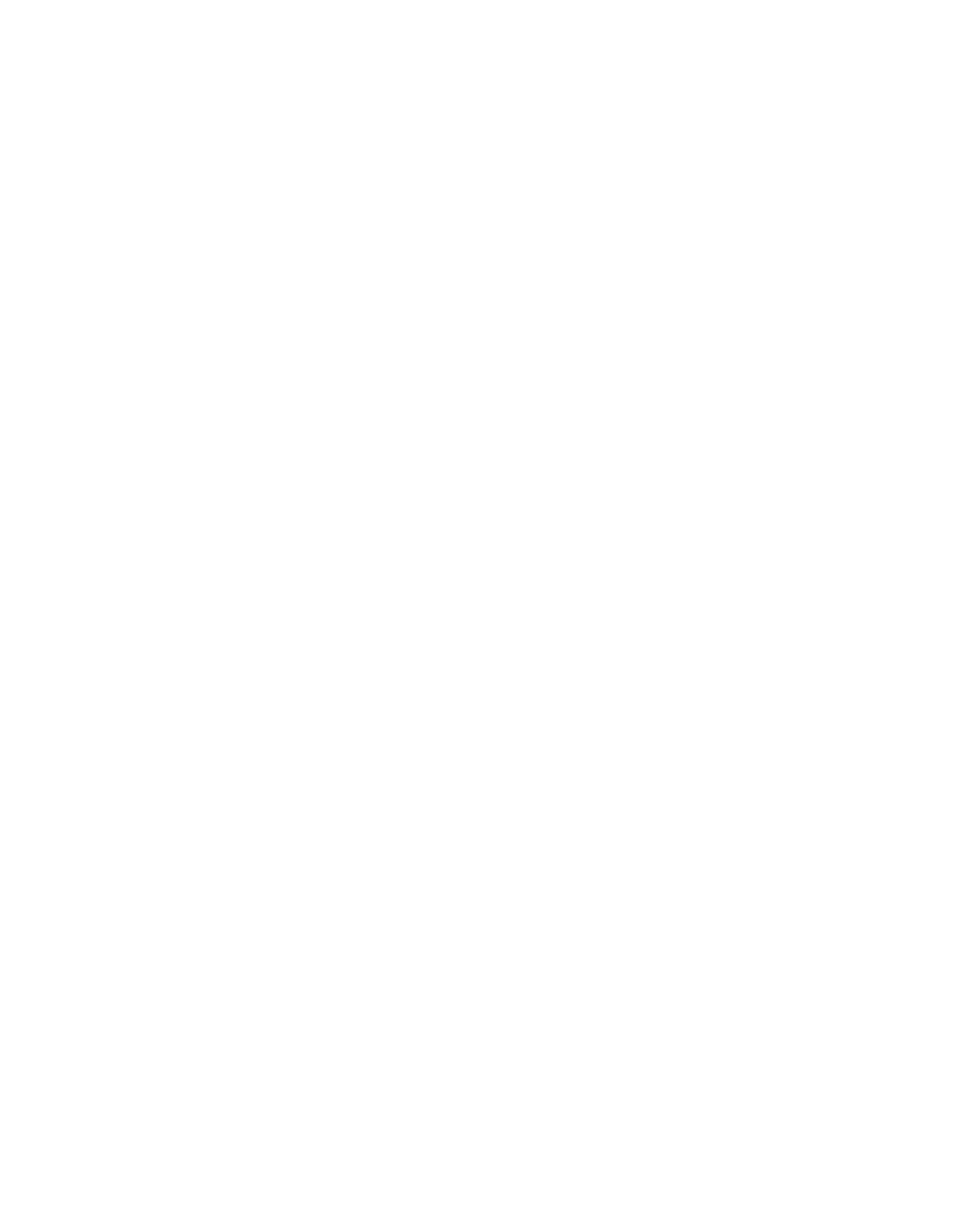## **Table of Contents**

| List of Places on the Denman Island Community Heritage Register 4 |  |
|-------------------------------------------------------------------|--|
|                                                                   |  |
|                                                                   |  |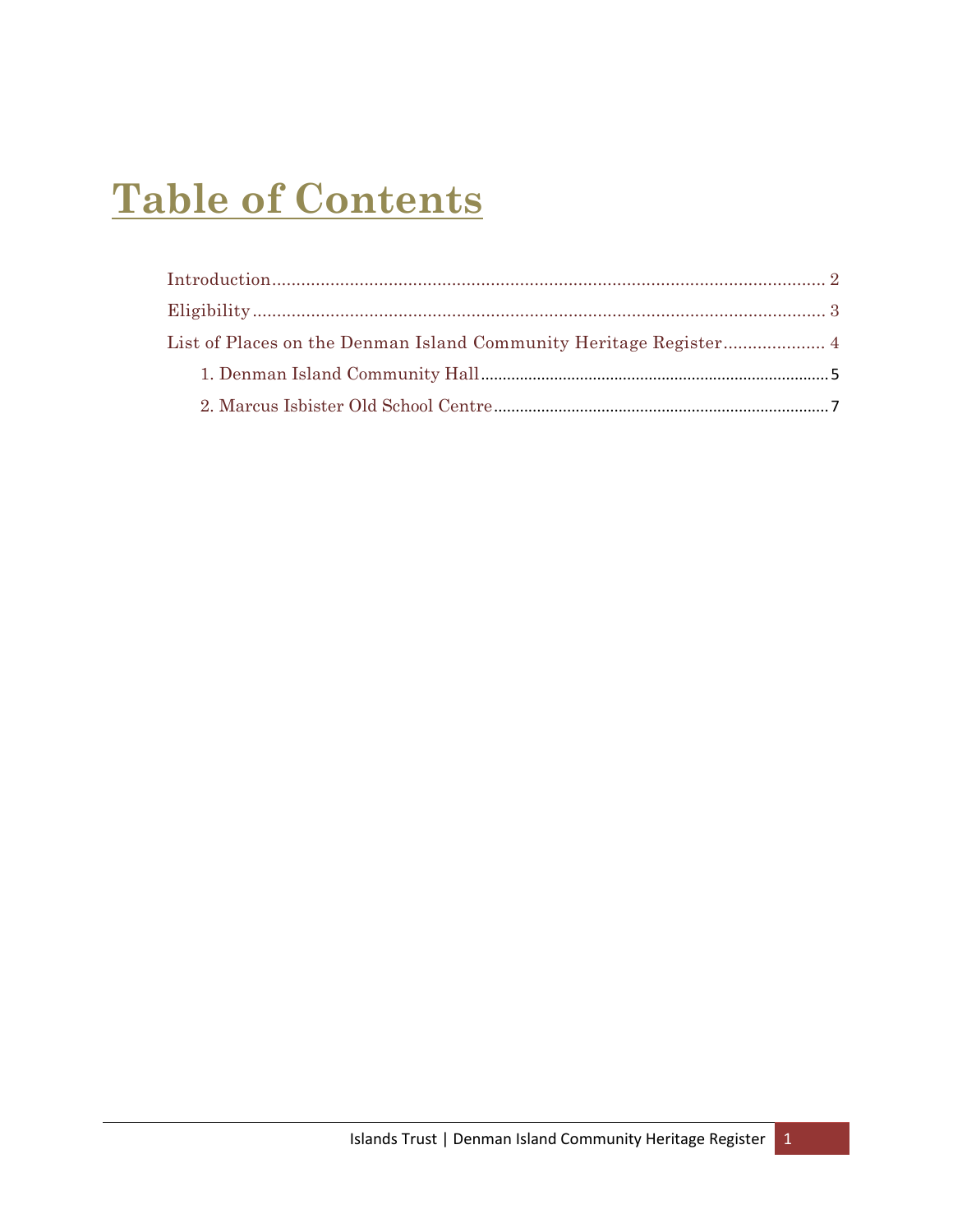# **Introduction**

<span id="page-3-0"></span>The Denman Island Community Heritage Register is an official list of historic places specific to a community which have been identified by the local government (Islands Trust) as having heritage value or heritage character. Its main function is to **recognize** and **celebrate** historic places within the community.

A heritage register can be an important tool for the community; places listed on the register receive recognition for their heritage values and character and are better positioned to access heritage conservation tools and incentives and be eligible for various funding sources such as the Heritage Legacy Fund of BC.

The Denman Island Community Heritage Register is intended to:

- enhance public appreciation of the identity and character of the community;
- provide public access to heritage information;
- give notice to property owners, and potential buyers, of recognized heritage features on their property;
- facilitate the integration of heritage conservation into community planning and community sustainability; and
- provide a tool for determining eligibility for heritage programs and incentives.

The act of being listed on the Community Heritage Register does not constitute formal protection. Omission from the Community Heritage Register does not affect heritage protection, as inclusion on a heritage register is not equivalent to heritage designation or any other form of permanent heritage protection.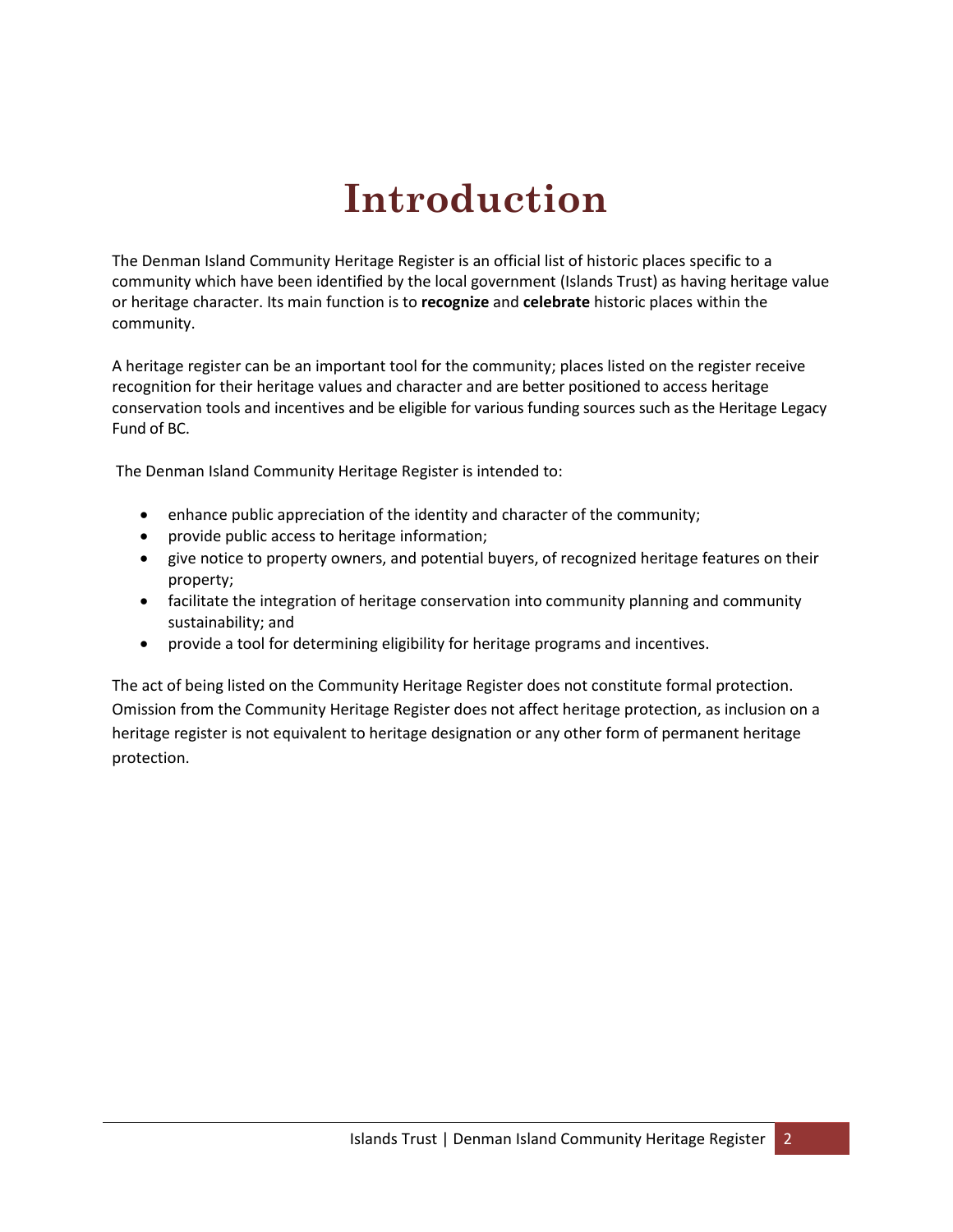# **Eligibility**

<span id="page-4-0"></span>Historic places are not limited to buildings and can include structures (such as fences or walls) or entire properties, neighbourhoods or areas, cultural landscapes (such as historic farms) or spiritual places, industrial heritage sites, cultural sites, etc. Such places can be nominated for inclusion on the Community Heritage Register at any time and, if they meet the eligibility criteria, can be added by Denman Island Local Trust Committee resolution on an ongoing basis. Nominations must include a Statement of Significance which is a three-part statement including the description, the heritage value, and the character-defining elements of the historic place. Please contact the Islands Trust Office for more information on the nomination process and Statements of Significance.

**Eligibility Criteria**: Historic places may be entered in the Community Heritage Register if they are of cultural or natural heritage significance and satisfy one or more of the following criteria:

- importance in the evolution, cultural traditions, community identity and history of Denman Island;
- possession of unique, uncommon or endangered aspects of cultural or natural heritage of Denman Island;
- special association with a historical event or with a particular community or cultural group for social, cultural or spiritual reasons;
- demonstrates importance because of its aesthetic significance or importance in demonstrating a high degree of creative or technological achievement at a particular period;
- special association with the life or works of a person, or group of persons, of importance in Denman Island's history; and
- potential to yield information that will contribute to an understanding of the region's history.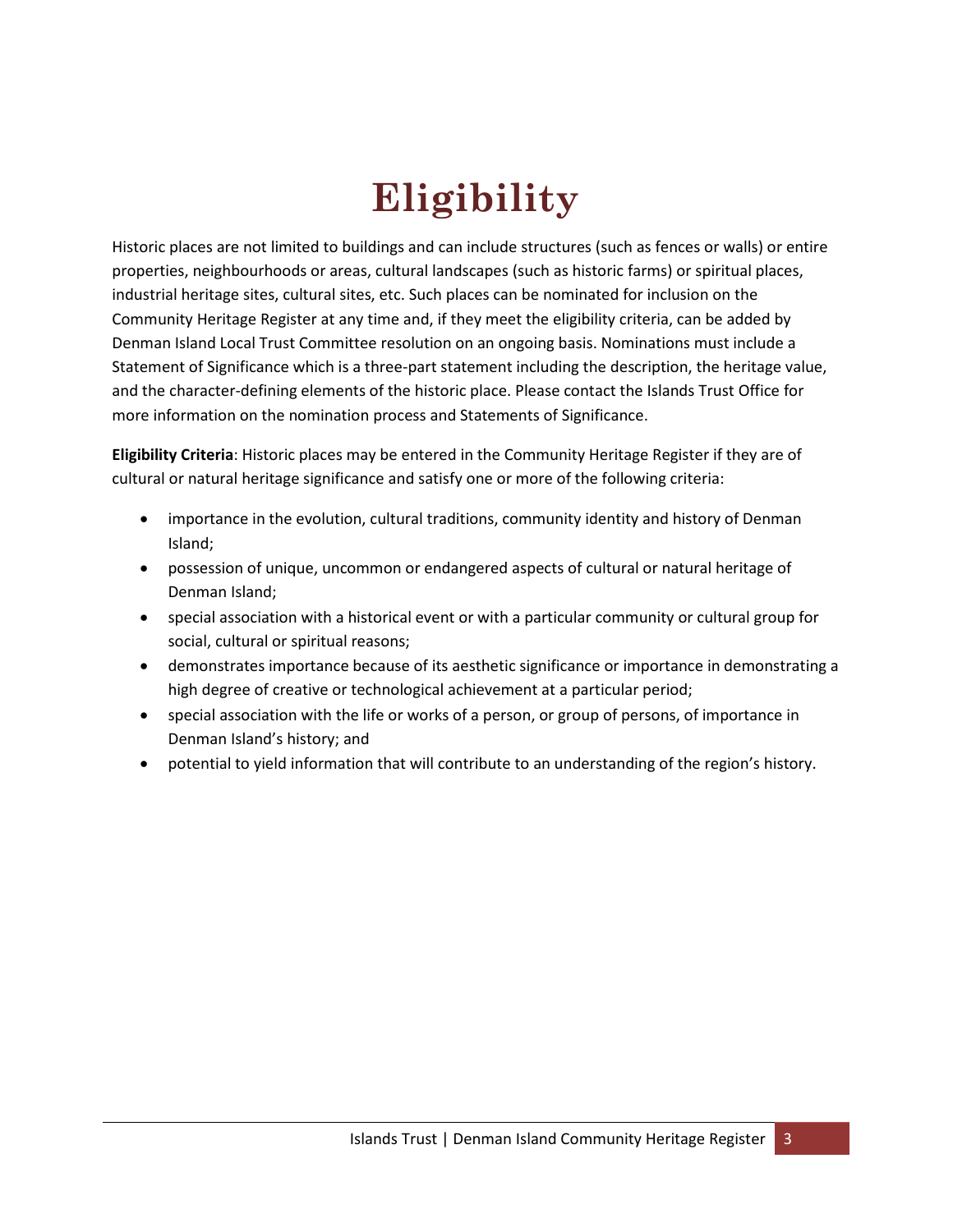# <span id="page-5-0"></span>**List of Places on the Denman Island Community Heritage Register**



**1.** Denman Island Community Hall





2. Marcus Isbister Old School Centre

Islands Trust | Denman Island Community Heritage Register | 4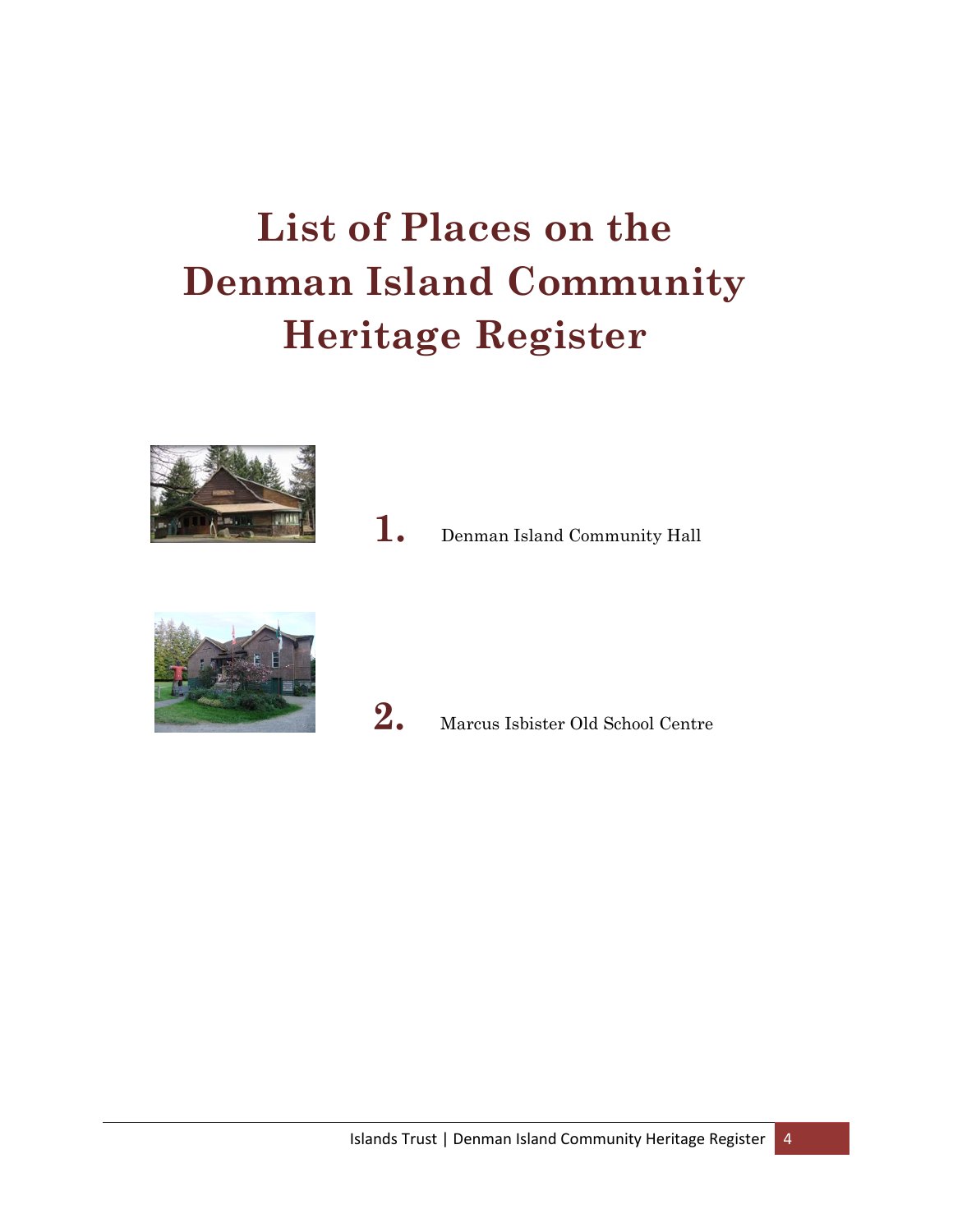## <span id="page-6-0"></span>**1. Denman Island Community Hall**

#### **Description:**

The Community Hall, located at 1196 Northwest Road in the "downtown" area of the island, is highly visible. It's a typical single story frame construction, about 5600 square feet. It sits on its lot with a front entrance, adorned with large sculpted human figures, facing west. The exterior is sided with cedar boards and shingles and the interior panelled with drywall and tongue and groove cedar. Individuals and groups book the hall for meetings, workshops, cultural events and family functions. It's available for public bookings 365 days per year, all day until 3:00 am.



Present-day Denman Island Community Centre (2011)

#### **Heritage Value:**



Denman Island Athletic Hall (early 1900s), now known as the Community Hall

The Denman Island Community Hall has been a social, political, and cultural heart of the community for 100 years; many weddings, memorials, births and public holidays have been celebrated there. In its early days, it was used for meetings of the Boy Scouts, for the school's Christmas pageants, for political gatherings, and for the annual Fall Fair. When electricity came to the island in 1957, Denman was added to the National Film Board's list of a monthly program of supplying films to rural communities. The novelty of having picture shows on Denman drew large crowds. The isolating nature of the homesteads in this rural

agricultural community meant that these social gatherings were particularly important to the solidarity of the community. Since a major renovation in 1940, regular upgrades to the Hall have taken place about every 5 years, much of the work done by community volunteers.

Today the Community Hall more than ever serves as the heart of the Island's political and cultural life. It is here that the island has most of its committee and general meetings, where issues important to it are debated, and in which a great many islanders are deeply involved. Local and visiting musicians perform there, local and off-island theater and dance groups as well. The Hall hosts a Readers' and Writers' Festival, a Christmas Craft Faire, a concert series, a children's circus, fashion shows, musical open stage events, a fall Harvest Festival, New Year's and Hallowe'en dances, a day care center and a library. Public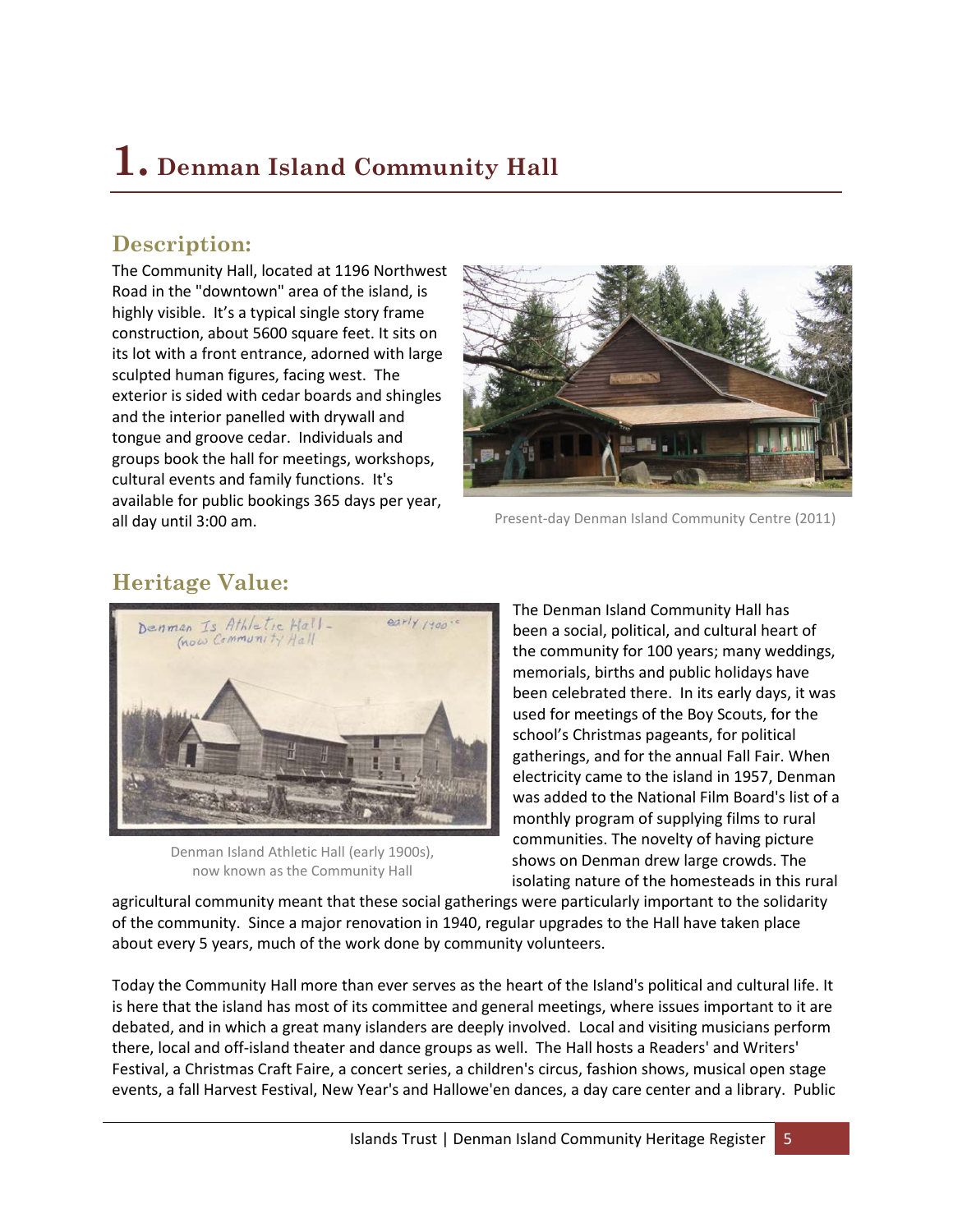meetings, planning sessions, and workshops of many kinds take place there. Descendants of some of the original pioneers are still using the hall.

In the mid-1980s, Mike Comeau played a central part in forming the Denman Island Arts and Crafts Society (DIACS) as a registered charitable society with the aim of nurturing Denman's rich artistic community. The Concerts Denman series is one example; Robyn Huw Bowen of Wales gave the first concert. He said that our Hall was "on the level of the top two or three" of the many he's played worldwide.

#### **Character-Defining Elements:**

Significant island events have shaped the Hall and form a core island culture and tradition. The extensions added to the building represent different stages in the island's history. Over the many years of this hall's history, many islanders have been involved in building, maintaining, decorating and organizing events there. Additions to the Hall, including sculptures, woodwork, glasswork, painting, and architecture reflect their creativity, standing as a tribute to these contributors. The following are among the many artistic features of the Hall:

- situation of the Hall on its original site, central to the island's "downtown" area
- the arch holding up the roof over the front door: two abstract people sculpted from of huge sections of driftwood and painted in red and green, sculpted by local artist, Mike Dennis
- similar sculptured arch inside the hall, at the entrance from the main hall to the kitchen and back hall, which appears to be supporting the header of a doorway
- the post and beam construction of the back hall, using large beams and some peeled logs from local sources
- mosaic tile work in the newly renovated handicapped accessible washroom
- a locally made floral stained glass window in kitchen wall
- the gazebo on deck outside back hall
- sculptural knee braces on the columns inside the main hall
- wooden exterior doors made by local cabinet makers.

*Photos and text submitted by Margie Gang*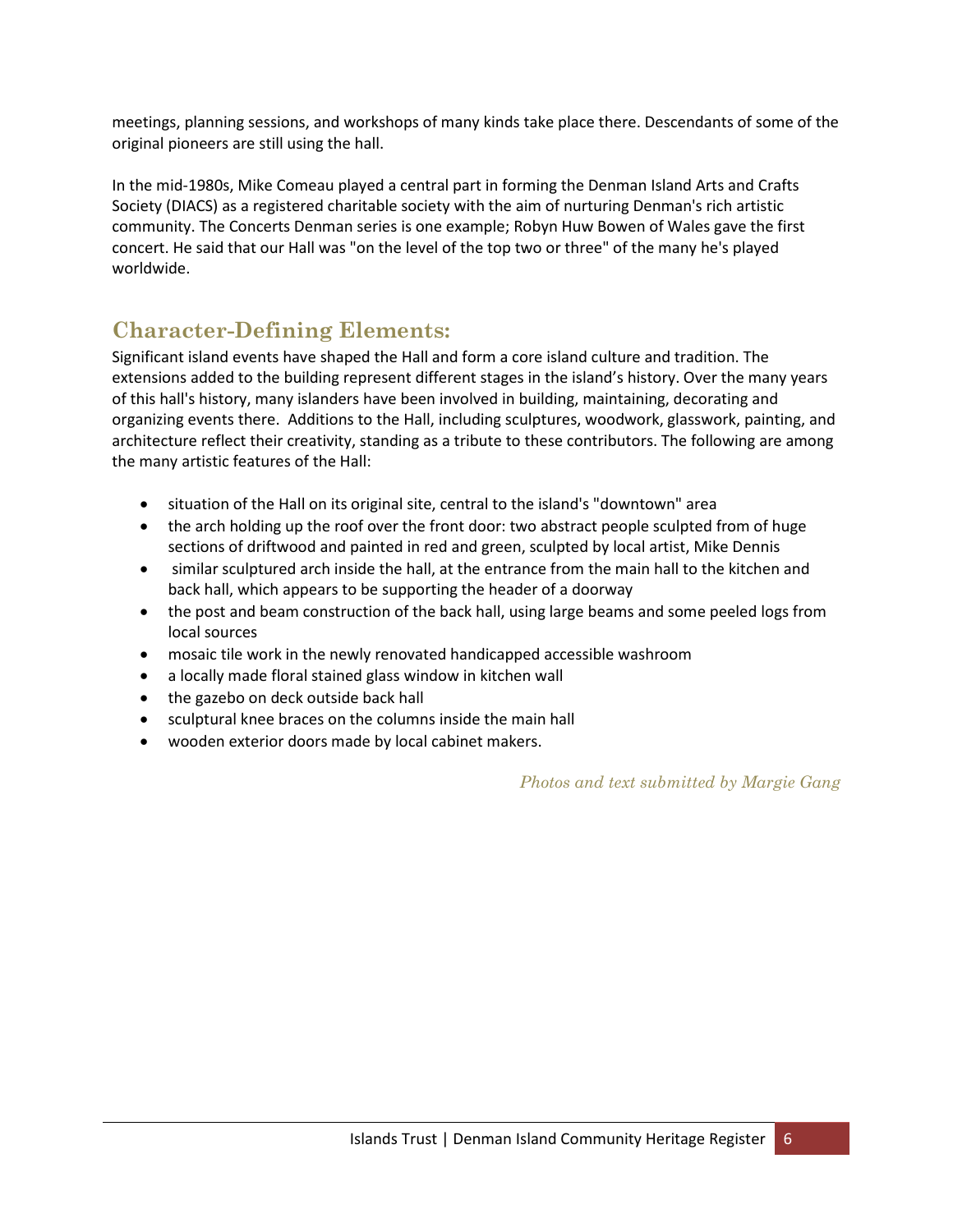### <span id="page-8-0"></span>**2. Marcus Isbister Old School Centre**

#### **Description:**

Located approximately mid-island at 5901 Denman Road, the Marcus Isbister Old School Centre began life in 1912 as the oneroom Denman Island School. The building today consists of two large classrooms, washrooms and two small meetings rooms, one the earlier cloakroom and the other part of the west classroom. The one-acre property has always been an important community fixture, serving as the site of the Island school for almost 80 years, where Christmas concerts and other special celebrations took place as well as regular school activities, and more recently becoming



Present-day Marcus Isbister Old School Centre (2011)

an important community centre that provides meeting space for a variety of island organizations, a separate building dedicated to collecting and sorting recyclables, and a gathering space for islanders.

#### **Heritage Value:**

The original building on this site was the third school on the Island, built to accommodate many more students as a result of the sandstone quarry, which only operated for about seven years but which swelled the number of young families so that 54 children were enrolled in the school by 1912. Although enrolment varied in the ensuing years, dropping to 20 in 1949 and increasing to over 100 in the following half century, this building housed the Denman Island School until 1990.



Old School (1912) before a second room was added in 1919

Unlike its predecessors, the "new" school had a full, ground-level basement and a furnace, with the classrooms one level up from the ground. Despite the furnace, the building was heated for many years by a wood stove. The well was across the road, and a bucket on a long rope supplied the school with water, filling an earthenware cistern that was located in the cloakroom. The building exterior consisted of stucco and bevelled wood siding, with a wood shingle roof. A second classroom was added on the west side in 1936, resulting in the structure as we know it today. The gas lamps were replaced in 1952 when a power